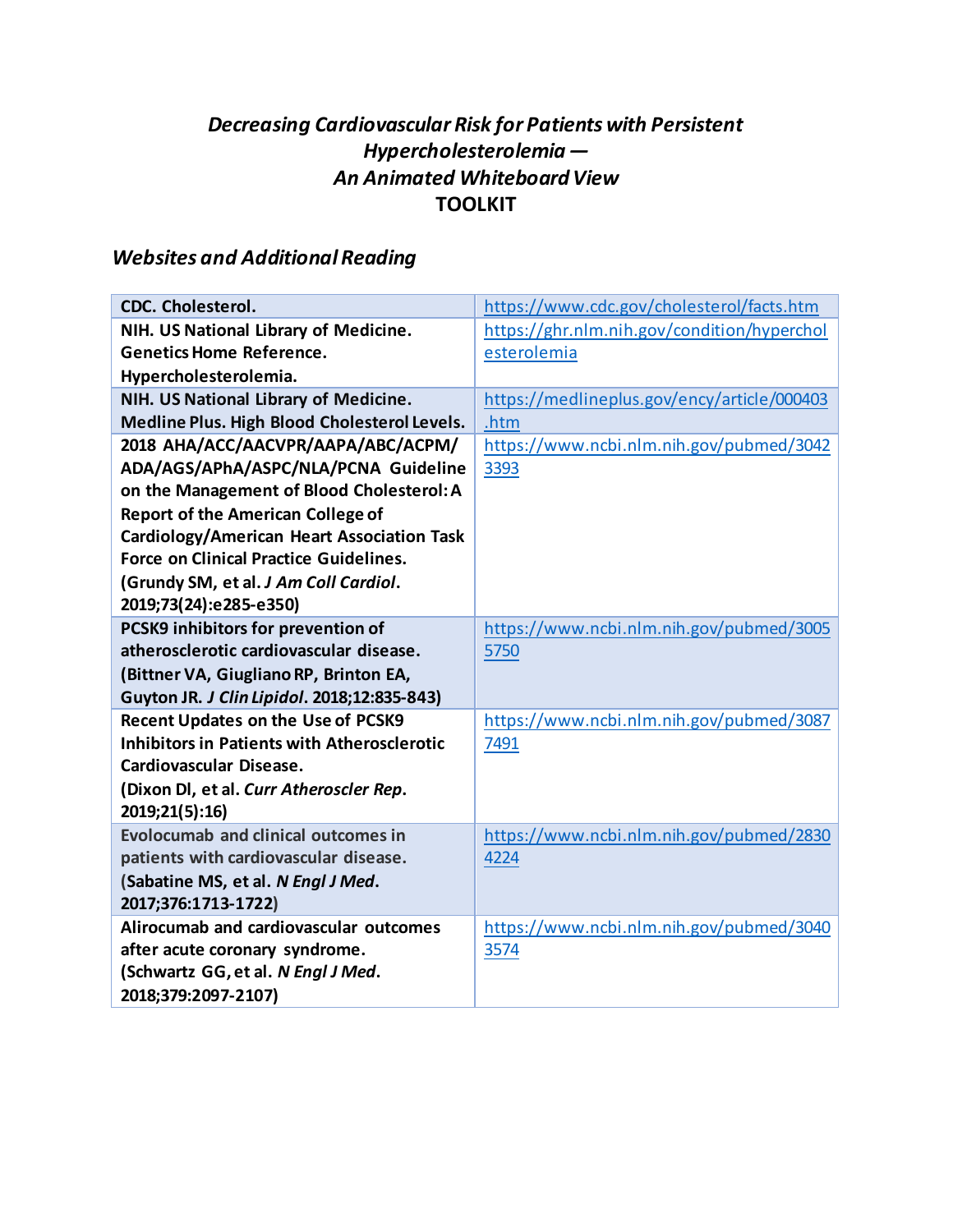**Residual cardiovascular risk despite optimal LDL cholesterol reduction with statins: the evidence, etiology, and therapeutic challenges. (Sampson UK, Fazio S, Linton MF.** *Curr Atheroscler Rep***. 2012;14:1-10)**

[https://www.ncbi.nlm.nih.gov/pmc/articles/](https://www.ncbi.nlm.nih.gov/pmc/articles/PMC3697085/) [PMC3697085/](https://www.ncbi.nlm.nih.gov/pmc/articles/PMC3697085/)

## *Selected Ongoing Clinical Trials*

| <b>Resource</b>                                    | <b>Address</b>                               |
|----------------------------------------------------|----------------------------------------------|
| An Extension Trial of Inclisiran Compared to       | https://clinicaltrials.gov/ct2/show/NCT03060 |
| <b>Evolocumab in Participants with</b>             | 577?term=pcsk9&recrs=ad&cond=hyperchol       |
| <b>Cardiovascular Disease and High Cholesterol</b> | esterolemia&rank=7                           |
| <b>NCT03060577</b>                                 |                                              |
| Study of Evinacumab (REGN1500) in                  | https://clinicaltrials.gov/ct2/show/NCT03175 |
| <b>Participants With Persistent</b>                | 367?term=pcsk9&recrs=ad&cond=hyperchol       |
| Hypercholesterolemia                               | esterolemia&draw=2&rank=12                   |
| NCT03175367                                        |                                              |
| <b>Further Cardiovascular Outcomes Research</b>    | https://clinicaltrials.gov/ct2/show/NCT02867 |
| With PCSK9 Inhibition in Subjects with             | 813?term=pcsk9&recrs=ad&cond=hyperchol       |
| <b>Elevated Risk Open-label Extension</b>          | esterolemia&draw=1&rank=19                   |
| (FOURIER OLE)                                      |                                              |
| <b>NCT02867813</b>                                 |                                              |
| <b>Evaluating Effect of the Study</b>              | https://clinicaltrials.gov/ct2/show/NCT02957 |
| Drug Praluent (Alirocumab) on                      | 682?term=alirocumab&recrs=abd&cond=hyp       |
| <b>Neurocognitive Function When Compared to</b>    | ercholesterolemia&rank=4                     |
| Placebo                                            |                                              |
| <b>NCT02957682</b>                                 |                                              |

## *Resources for Clinicians and Patients*

| <b>American College of Cardiology</b>      | https://www.acc.org/search#q=Hypercholest   |
|--------------------------------------------|---------------------------------------------|
|                                            | erolemia&sort=relevancy                     |
| American Heart Association. Prevention and | https://www.heart.org/en/health-            |
| <b>Treatment of High Cholesterol</b>       | topics/cholesterol/prevention-and-          |
| (Hyperlipidemia).                          | treatment-of-high-cholesterol-              |
|                                            | hyperlipidemia                              |
| <b>CDC. Cholesterol Patient Education</b>  | https://www.cdc.gov/cholesterol/materials f |
| Handouts.                                  | or patients.htm                             |
| NIH. National Heart, Lung, and Blood       | https://www.nhlbi.nih.gov/health-           |
| Institute. High Blood Cholesterol.         | topics/high-blood-cholesterol               |